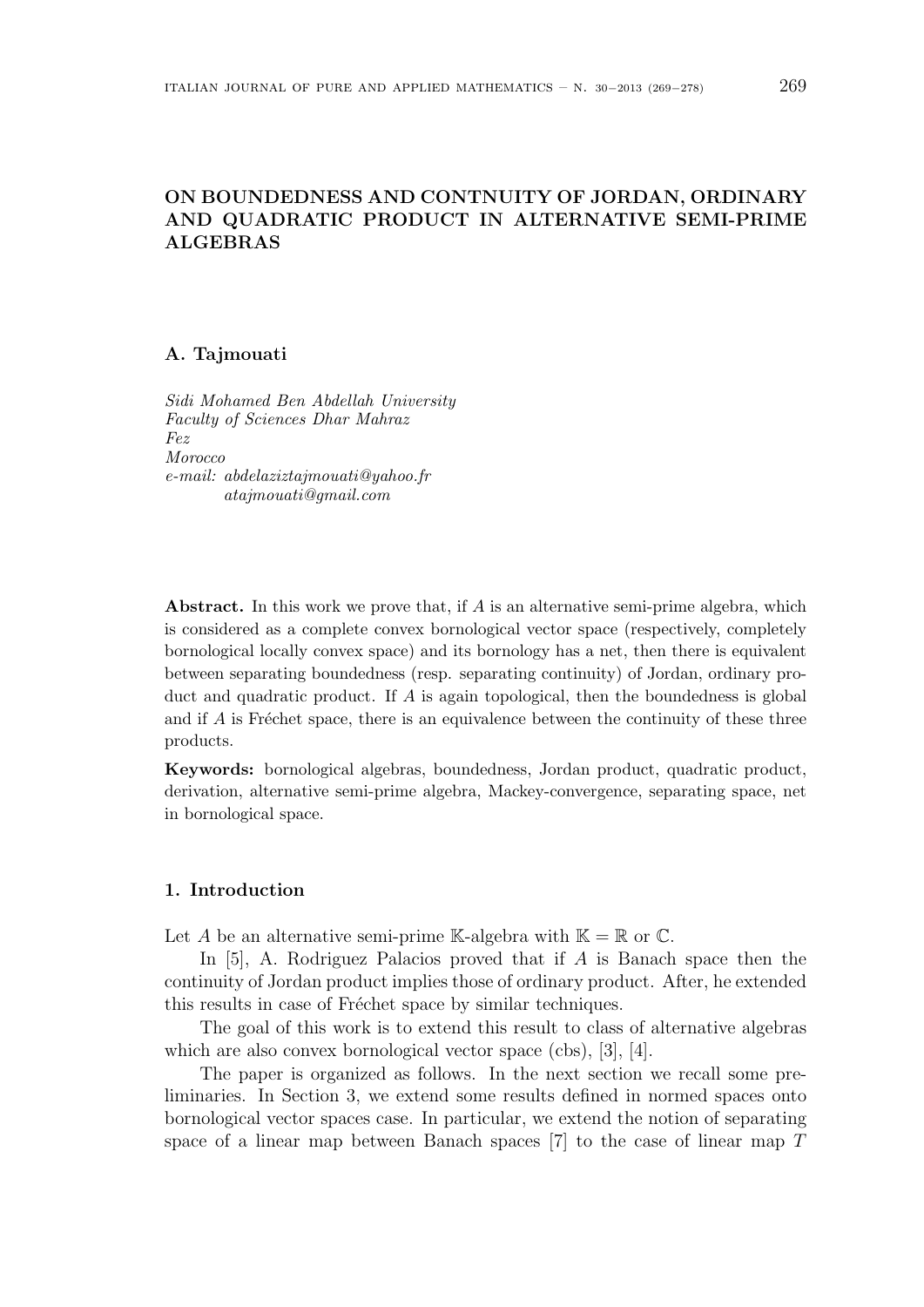between bornological vector spaces (Definition 3.1). We give the necessary conditions for an operator that is bounded (Corollary 3.1). In Section 4, we prove some properties of derivations which are necessary in the following. Next, in Section 5, inspiring of Rodriguez Palacios's technical, we prove the main theorem (Theorem 5.1) and, consequently, we generalize Rodriguez Palacios's theorem (Corollary 5.3). Also, in Section 6, we prove the equivalence between the boundedness of Jordan product and the boundedness of quadratic product (Theorem 6.1).

Furthermore, we study the continuity problem of this products (Theorem 6.2). In the Fréchet case, we conclude the equivalence between the global continuity of ordinary product and quadratic product (Corollary 6.2).

## **2. Preliminaries**

Recall that a bornology on a set X is a family  $\beta$  of subset X such that  $\beta$  is a covering of *X*, hereditary under inclusion and stable under finite union.

The pair  $(X, \mathcal{B})$  is called bornological set.

A subfamily *B ′* of *B* is said to be base of bornology *B*, if every element of *B* is contained in an element of  $\mathcal{B}'$ .

Let *X* and *Y* be two bornological set, a map  $X \longrightarrow Y$  is called bounded if the image of every bounded subset of *X* is bounded in *Y* .

A bornology  $\beta$  on K-vector space  $E$  is said to be vector bornology on  $E$  if the maps  $(x, y) \mapsto x + y$  and  $(\lambda, x) \mapsto \lambda \cdot x$  are bounded.

We called a bornological vector space(b.v.s) any pair  $(X, \mathcal{B})$  consisting of a vector space *E* and a vector bornology *B* on *E*.

A vector bornology on a vector space is called a convex vector bornology if it is stable under the formation of convex hull.

A bornological vector space is said a convex bornological vector space (cbvs) if its bornology is convex.

A sequence  $(x_n)_{n>0}$  in bornological vector space (b.v.s) E is said Mackeyconvergent to 0 (or converge bornologically to 0) if there exists a bounded set  $B \subset E$  such that

$$
(\forall \varepsilon > 0) \ (\exists n_0 \in \mathbb{N}) / (n \ge n_0) \text{ implies } (x_n \in \varepsilon B).
$$

If *E* is (cbvs) then  $(x_n)_{n\geq 0}$  is Mackey-convergent to 0 if there exists a bounded disk  $B \subset E$  such that  $(x_n)_{n\geq 0} \subset E_B$  and  $(x_n)_{n\geq 0}$  converges to 0 in  $E_B$ .

A set *B* in a (bvs) *E* is said *M*-closed (or b-closed) if every sequence  $(x_n)_{n>0}$  ⊆ *B* Mackey convergent in *E* its limit belongs to *B*.

Let *E* be a (cbvs) and *A* is a disk in *E*. *A* is called a completant disk if the space  $(E_A, p_A)$  is a Banach space.

A (cbvs) *E* is called a complete convex bornological vector space if its bornology has a base consisting of completant disks.

Let *E* be a (bvs) and  $A \subset E$ , the bornological closure (briefly b-closure or M-closure) of *A* denoted *A* is the intersection of all bornologically closed subsets of *E* containing *A*.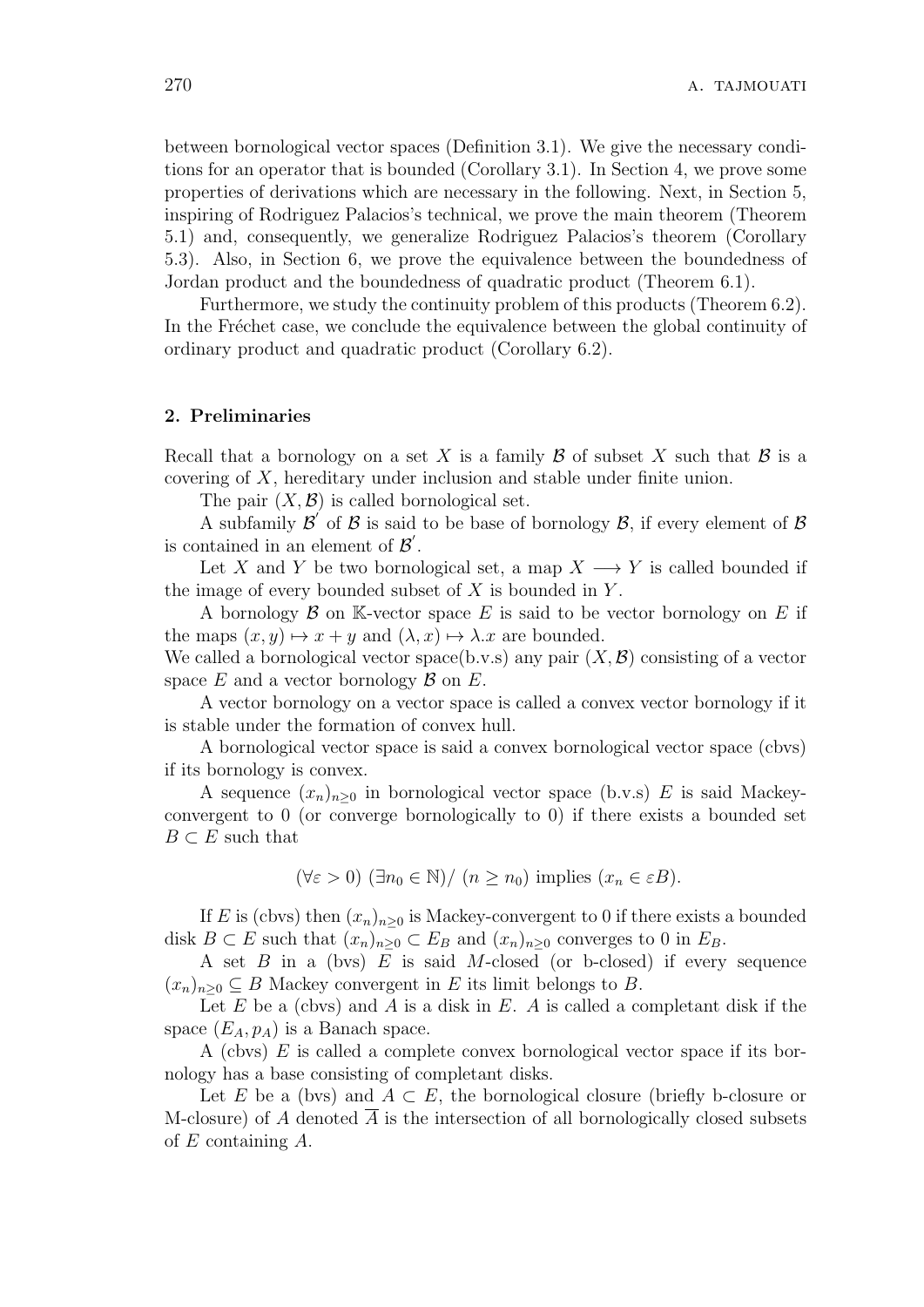If  $(E, \mathcal{B})$  is a (cbs) then, there exists on  $E$  a locally convex topology denoted  $t_E$ .

Let  $(E, T)$  be a topological vector space (tvs) we denotes by  $b_E$  its von Neumann bornology given by the topology *T*. Then  $(E, b_E)$  is a (cbvs).

Generally we have  $T \neq t_{b_E}$ , if there is equality, we say that the topology *T* is bornological.

Let  $(E, \mathcal{B})$  be a (cbvs). The bornology  $\mathcal{B}$  is said topological if  $\mathcal{B} = b_{t_E}$ .

Let *E* and *F* be two (lcs) and  $u : E \to F$  a bounded linear map. If the topology of *E* is bornological then *u* is continuous.

Let  $(E, T)$  be a (lcs),  $E$  is called completely bornological if there exists a complete convex bornological space  $(E_1, B)$  such that  $T = t_{b_{E_1}}$  algebraically and topologically. Evidently, in this case *E* is bornological.

Since every Fréchet space is completely bornological, then it is bornological [2].

Recall that if *E* is a (cbvs), a net in *E* is a family  $\mathcal R$  of disks of *E*,  $V_{n_1,...,n_k}$ with  $k, n_1, n_2, ..., n_k \in \mathbb{N}$ , satisfying the condition

$$
E = \bigcup_{n_1 \ge 1} V_{n_1} \text{ and } V_{n_1, \dots, n_{k-1}} = \bigcup_{n_k \ge 1} V_{n_1, \dots, n_k} \text{ for all } k > 1.
$$

If  $\mathcal{B}$  is a separated convex bornology on E, we say that  $\mathcal{R}$  and  $\mathcal{B}$  are compatible if the following two properties are verified:

- (i) For every sequence  $(n_k)_{k>1}$  of integers, there exists a sequence  $(\alpha_k)_{k>1}$  of positive reals such that, for each  $f_k \in V_{n_1,\dots,n_k}$  and for each  $\mu_k \in [0, \alpha_k]$ the series <sup>∑</sup>*<sup>∞</sup> k*=1  $\mu_k f_k$  converges bornologically in  $(E, \mathcal{B})$  and its sum satisfies ∑*<sup>∞</sup> k*=1  $\mu_k f_k \in V_{n_1}, \dots, n_{k_0}$  for every  $k_0 \in \mathbb{N}$ .
- (ii) For every pair  $(n_k, \lambda_k)_{k \geq 1}$  consisting of a sequence  $(n_k)_{k \geq 1}$  of positive integers and a sequence  $(\lambda_k)_{k\geq 1}$  of a positive reals, the set  $\bigcap$ *k≥*1  $\lambda_k V_{n_1,\dots,n_k}$  is bounded

in  $(E, \mathcal{B})$ .

We say that a convex bornological space  $(E, \mathcal{B})$  has a net, or that its bornology has a net, if there exists in  $E$  a net  $\mathcal R$  compatible with  $\mathcal B$ . In this case we also say that  $\mathcal R$  is a net in  $(E, \mathcal B)$  and that  $(E, \mathcal B)$  is a space with a net, see [1], [2].

Recall that every bornology of a (cbvs) having a countable base has a net. Consequently the von Neumann bornology  $b_E$  of a Fréchet space has a net.

**The bornologically closed graph theorem.** [4] *Let* (*E, B*) *be a complete* (cbvs) *and*  $(E', \mathcal{B}')$  *be a* (cbvs) *such that*  $\mathcal{B}'$  *has a net. Then, every linear map*  $u : E \to E'$ *with a bornologically closed graph in*  $E \times E'$  *is bounded.* 

Let  $\mathbb K$  be a commutative field of characteristic 0. An algebra over  $\mathbb K$  is a  $\mathbb K$ vector space *A* with a bilinear map  $(x, y) \mapsto x.y$  of  $A \times A$  into *A*. If this product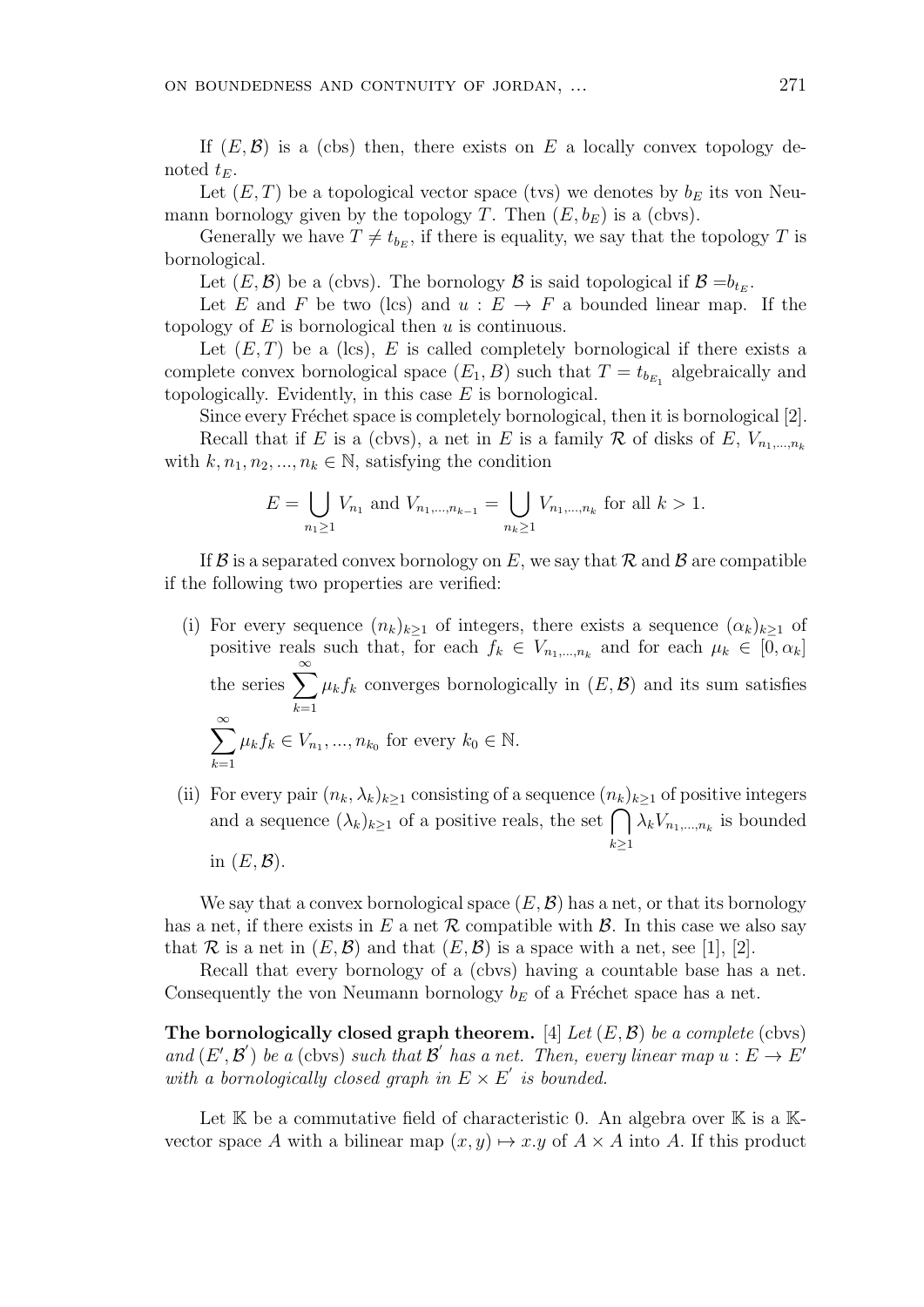is associative (resp commutative), we say that the algebra is associative (resp. commutative).

Let  $x, y \in A$ , define the following maps:

$$
R_x(y) = yx
$$
  
\n
$$
L_x(y) = xy
$$
  
\n
$$
U_x(y) = 2x(xy) - x^2y
$$
  
\n
$$
U_{x,y} = \frac{1}{2}(U_{x+y} - U_x - U_y)
$$

It is well-known that  $x \mapsto U_x$  is quadratic.  $U_x(y)$  is called a quadratic product of *x* and *y*.

Let  $A$  be an algebra, we denote by  $A^+$  the algebra  $A$  equipped with its vector space structure and the product *◦* defined by

$$
x \circ y = \frac{1}{2}(xy + yx)
$$
 for all  $x, y \in A$ .

The product *◦* is called the Jordan product.

In  $A^+$ , we have the remarkable identities

$$
x \circ y = y \circ x
$$
 and  $(x^2 \circ y) \circ x = x^2 \circ (y \circ x)$ .

Let *A* be an algebra, *A* is called Alternative algebra if

$$
\forall x, y \in A, \ x(xy) = x^2y \text{ and } (yx)x = yx^2.
$$

It follows that  $U_x(y) = xyx$ .

Denotes  $[x, y] = xy - yx$ , it is easy to verify that:

$$
[x, [x, y]] = 4(y \circ (x \circ x) - (y \circ x) \circ x)
$$
 and  

$$
[x, y \circ z] = y \circ [x, z] + [x, y] \circ z.
$$

An alternative algebra *A* is semi-prime if *{*0*}* is the only two sided ideal *J* of *A* with  $J^2 = 0$ . This is equivalent to  $a A a = 0$  implies that  $a = 0$ .

On the other hand, an alternative algebra *A* is semi-prime if, and only if, *A*<sup>+</sup> is semi-prime.

A linear mapping *D* on an algebra *A* is called a derivation if:

$$
D(xy) = D(x)y + xD(y)
$$
 for all  $x, y \in A$ 

Let *D* be a derivation on an algebra *A*, we have the Leibnitz rule:

$$
\forall x, y \in A, \ D^n(xy) = \sum_{i=0}^n C_n^i D^i(x) D^{(n-i)}(y).
$$

For details, we can see [3].

#### **3. Separating space and properties**

In [7], Sinclair studied the necessary conditions for continuity of homomorphisms, derivations and pair of operators acting on a Banach space.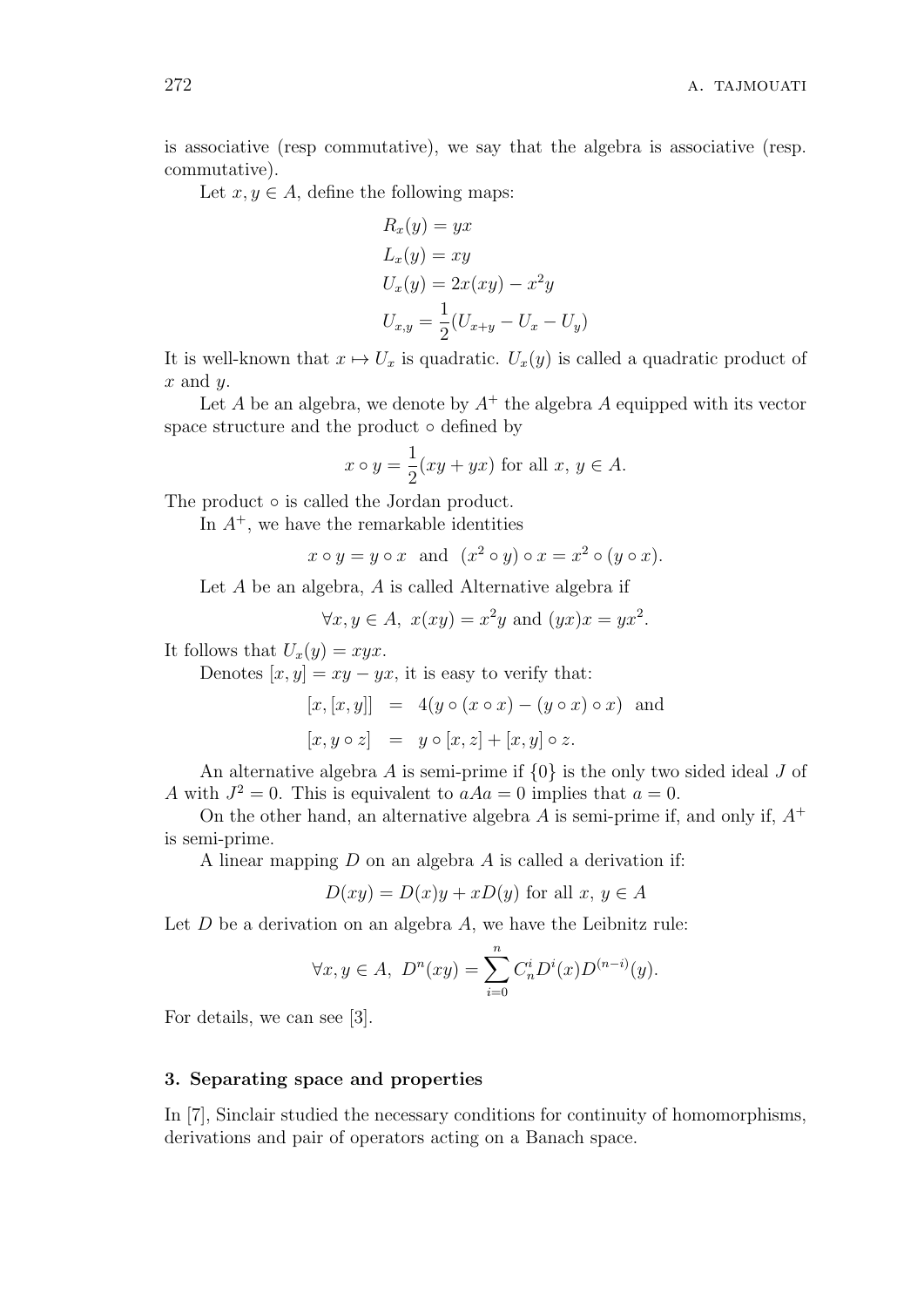The aim of the present paper is to extend some of this results in case of bornological vector space (bvs) and consequently obtains some techniques to answer the boundedness problem for linear operators.

We extend naturally the notion of separating space of some linear operator *S* between (bvs) *X* and (bvs) *Y* . The notion of separating space characterizes the continuity of linear operators (Corollary 3.1).

**Definition 3.1.** Let *X* and *Y* be two bornological vector spaces, let *T* be a linear map of *X* into *Y*. We called the separating space of *T*, the subset  $\sigma(T)$  of *Y* defined by:

$$
\sigma(T) = \{ y \in Y/\exists (x_n)_n \subset X : x_n \stackrel{M}{\to} 0 \text{ and } Tx_n \stackrel{M}{\to} y \}
$$

**Proposition 3.1.** Let *X* and *Y* be two bornological vector spaces and  $T : X \rightarrow Y$ *a linear map. Then*  $\sigma(T) = \{0\}$  *if, and only if, the graph of T is b-closed.* 

**Proof.** Let  $G(T)$  be the graph of *T* and suppose that  $\sigma(T) = \{0\}$ .

Let  $(x_n, T(x_n))_{n\geq 0} \subset G(T)$  such that  $(x_n, T(x_n)) \stackrel{M}{\to} (x, y) \in X \times Y$ .

Then,  $x_n \stackrel{M}{\to} x$  and  $T(x_n) \stackrel{M}{\to} y$ , but  $T(x_n - x) = T(x_n) - T(x)$ .

Hence  $T(x_n - x) \stackrel{M}{\rightarrow} y - T(x)$ .

Consequently,  $(y - T(x)) \in \sigma(T)$  and  $y = T(x)$ .

Conversely, assume that *G*(*T*) is b-closed.

Let  $y \in \sigma(T)$ . There exists a sequence  $(x_n)_{n\geq 0} \subset X$  such that  $x_n \stackrel{M}{\to} 0$ and  $T(x_n) \stackrel{M}{\to} y$ . Since  $(x_n, T(x_n))_n \subset G(T)$  and  $(x_n, T(x_n))_{n \geq 0} \stackrel{M}{\to} (0, y)$ , then  $(0, y) \in G(T)$ . Therefore  $y = 0$ .

**Corollary 3.1.** *Let X be a complete convex bornological vector space* (ccbvs) *and Y be a bornological vector space* (bvs) *such that its bornology has a net, let*  $T: X \to Y$  *a linear map. Then, T is bounded if, and only if,*  $\sigma(T) = \{0\}$ *.* 

**Proof.** Using the bornologically closed graph theorem and Proposition 3.1.

#### **4. Properties of derivations**

**Proposition 4.2.** *Let A be an alternative algebra, assume that A is considered as a bornological vector space* (bvs)*. Let D be a derivation on A. If the ordinary product of A is separating bounded, then the separating space*  $\sigma(D)$  *of D is twosided ideal in A.*

**Proof.** Let  $a \in A$  and  $b \in \sigma(D)$ . Then there exists a sequence  $(b_n)_{n \geq 0} \subset A$  such that  $b_n \stackrel{M}{\rightarrow} 0$  and  $D(b_n) \stackrel{M}{\rightarrow} b$ . By definition of derivation we have

$$
D(ab_n) = aD(b_n) + D(a)b_n
$$
  

$$
D(b_na) = b_nD(a) + D(b_n)a
$$

Since the ordinary product of *A* is separating bounded, by taking the limit we have:  $D(ab_n) \stackrel{M}{\rightarrow} ab$ ,  $D(b_na) \stackrel{M}{\rightarrow} ba$ ,  $ab_n \stackrel{M}{\rightarrow} 0$  and  $b_na \stackrel{M}{\rightarrow} 0$ .

Therefore,  $ab \in \sigma(T)$  and  $ba \in \sigma(D)$ .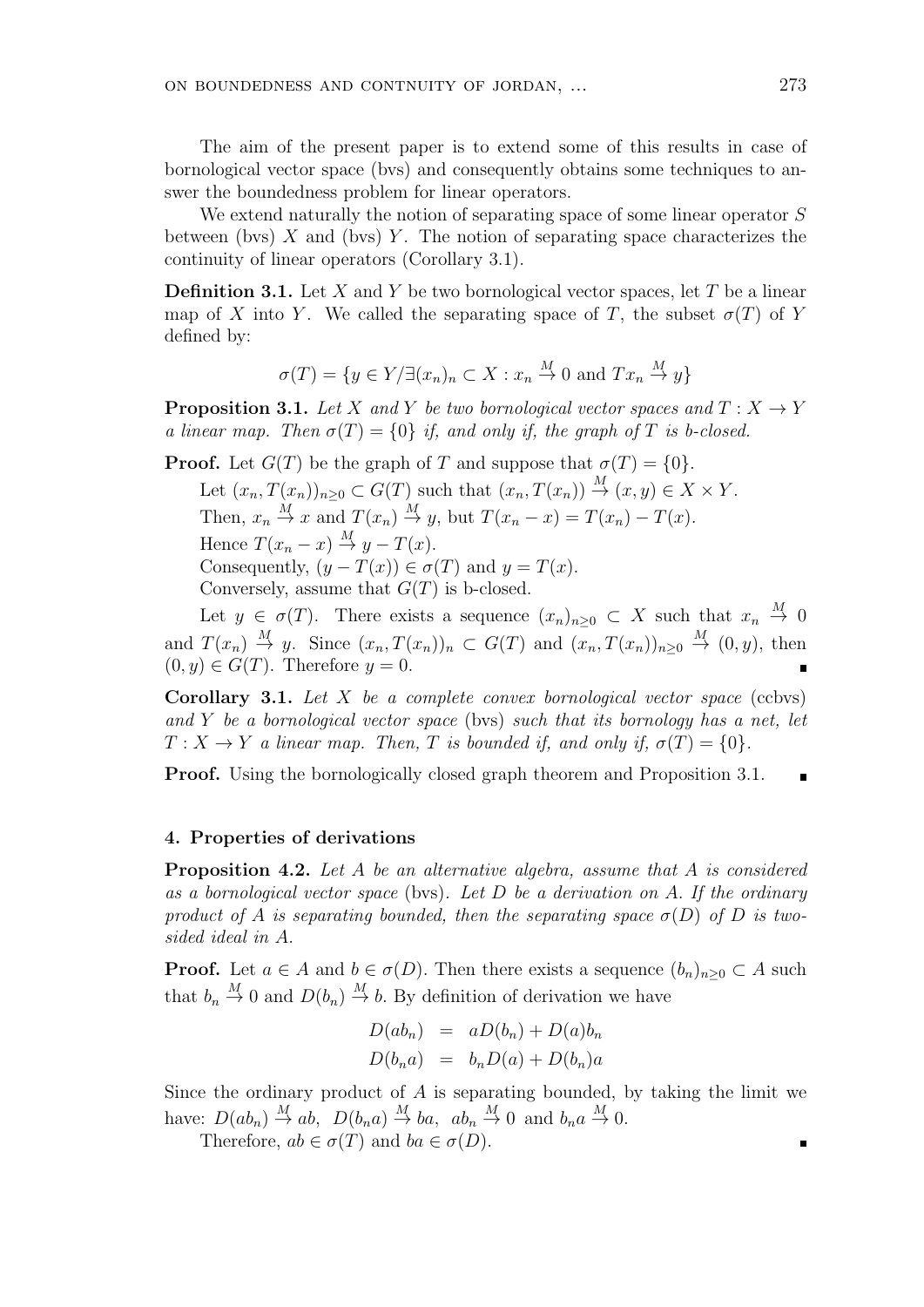$\blacksquare$ 

 $\blacksquare$ 

**Proposition 4.3.** *Let A be an alternative algebra, assume that A is considered as a bornological vector space* (bvs)*. Let D be a derivation on A such that its square is bounded. If the ordinary product of A is separating bounded, then*  $[\sigma(D)]^2 = \{0\}$ *.* 

**Proof.** Let  $a \in A$  and  $b \in \sigma(D)$ . Then there exists  $(b_n)_{n \geq 0} \subset A$  such that

$$
b_n \stackrel{M}{\rightarrow} 0
$$
 and  $D(b_n) \stackrel{M}{\rightarrow} b$ .

By Leibnitz rule, it follows that

$$
D^{2}(ab_{n}) = aD^{2}(b_{n}) + 2D(a)D(b_{n}) + D^{2}(a)b_{n}.
$$

Since  $D^2$  is bounded and the ordinary product of  $A$  is separating bounded, taking the limit in sense of Mackey we obtain

$$
(\forall a \in A), \ (\forall b \in \sigma(D)), \ D(a)b = 0.
$$

This shows that  $[\sigma(D)]^2 = \{0\}$ *.* 

**Corollary 4.2.** *Let A be an alternative semi-prime algebra, assume that A is considered as a complete convex bornological vector space* (cbvs) *and its bornology has a net. If the ordinary product of A is separating bounded, then every derivation having a bounded square is bounded.*

**Proof.** By Corollary 3.1, it suffices to prove that  $\sigma(D) = \{0\}$ *.* By Proposition 4.1,  $\sigma(D)$  is two sided ideal, and from Proposition 4.2 we have

$$
[\sigma(D)]^2 = \{0\}.
$$

Since *A* is semi-prime, then  $\sigma(D) = \{0\}$ *.* 

#### **5. Boundedness and continuity of Jordan and ordinary products**

**Theorem 5.1.** *Let A be an alternative semi-prime algebra, assume that A is considered as a complete convex bornological vector space and its bornology has a net. Then, the Jordan product is separating bounded if, and only if, the ordinary product is separating bounded.*

**Proof.** Clearly, if the ordinary product is separating bounded then Jordan product is separating bounded.

Conversely, assume that the Jordan product is separating bounded.

Since *A* is semi-prime,  $A^+$  is again semi-prime [5].

Consider an arbitrary element  $a \in A$ , and define the map  $D_a$  on  $A$ :

$$
D_a(x) = [a, x] = ax - xa \text{ for all } x \in A
$$

 $D_a$  is derivation in  $A^+$ , indeed:

$$
D_a(xoy) = [a, x \circ y] = x \circ [a, y] + [a, x] \circ y = x \circ D_a(y) + D_a(x) \circ y.
$$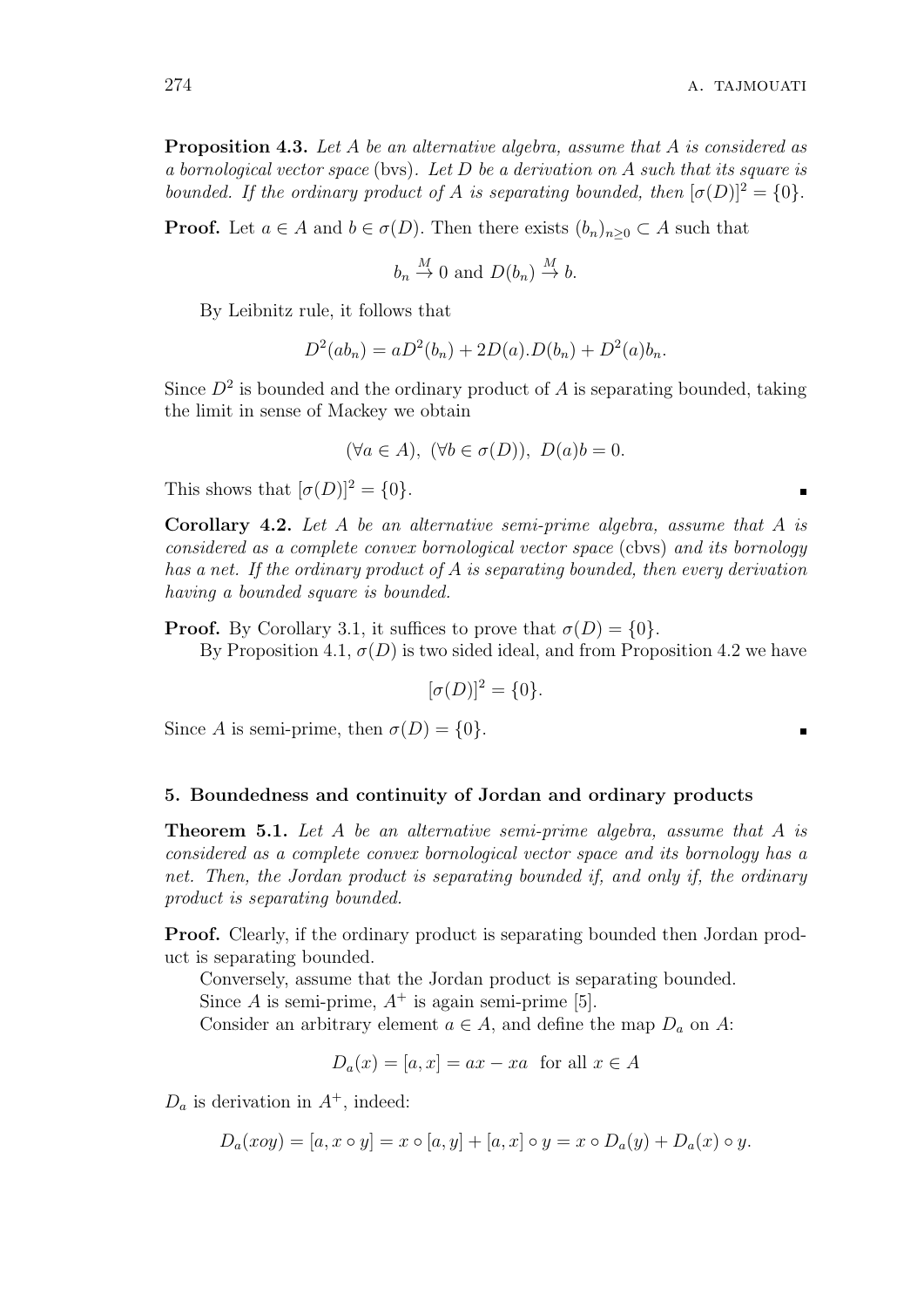$D_a^2$  is bounded, indeed:

$$
D_a^2(x) = [a, [a, x]] = 4(x \circ (a \circ a) - (x \circ a) \circ a).
$$

Since  $A^+$  satisfies the conditions of corollary 4.1, it follows that  $D_a^+$  is bounded.

On the other hand, consider the bilinear mapping  $\varphi$  defined on  $A \times A$  by

$$
\varphi(x,y) = [x,y].
$$

Therefore,  $\varphi$  is separating bounded.

Since  $ab = a \circ b + \frac{1}{2}$  $\frac{1}{2}\varphi(a,b)$ , then ordinary product is separating bounded.

**Remark 5.1.** For example of complete convex bornological vector space (cbvs) such its bornology has a net, we take Fréchet space and complete convex bornological vector space with a countable base.

**Lemma 5.1.** *Let E be a Mackey-complete convex bornological vector space, F be a topological convex bornological space and G be a bornological vector space. Let*  $\psi: E \times F \to G$  *be a bilinear map separating bounded. Then,*  $\psi$  *is globally bounded.* 

**Proof.** It is immediate by Theorems 5 and 8 of [1].

**Corollary 5.3.** *Let A be an alternative semi-prime algebra, assume that A is considered as a complete topological convex bornological vector space and its bornology has a net. Then, the Jordan product is bounded if, and only if, the ordinary product is bounded.*

**Proof.** It is immediate application of Lemma 5.1 with  $E = F = G = A$ .

**Corollary 5.4.** *Let A be an alternative semi-prime algebra, assume that A is considered as a completely bornological locally convex space and its bornology has a net. Then, the Jordan product is separating continuous if, and only if, the ordinary product is separating continuous.*

**Proof.** Assume that Jordan product is separating continuous. Then it is is separating bounded. Since *A* is completely bornological, there is on *A* a complete convex bornology  $\beta$ . By Theorem 5.1, it follows that ordinary product is separating bounded. Consequently, it is separating continuous.

A similar argument shows that if the ordinary product is separating continuous then also the Jordan product is separating continuous.

**Corollary 5.5.** ([Rodriguez-Palacios's theorem]) *Let A be an alternative semiprime algebra, assume that A is considered as a Fréchet space. Then, the Jordan product is separating continuous if, and only if, the ordinary product is separating continuous.*

**Proof.** Since A is a Fréchet space, then it is completely bornological and its bornology has a net [2].

We conclude the result by Corollary 5.2 and Theorem 2.17 of [6].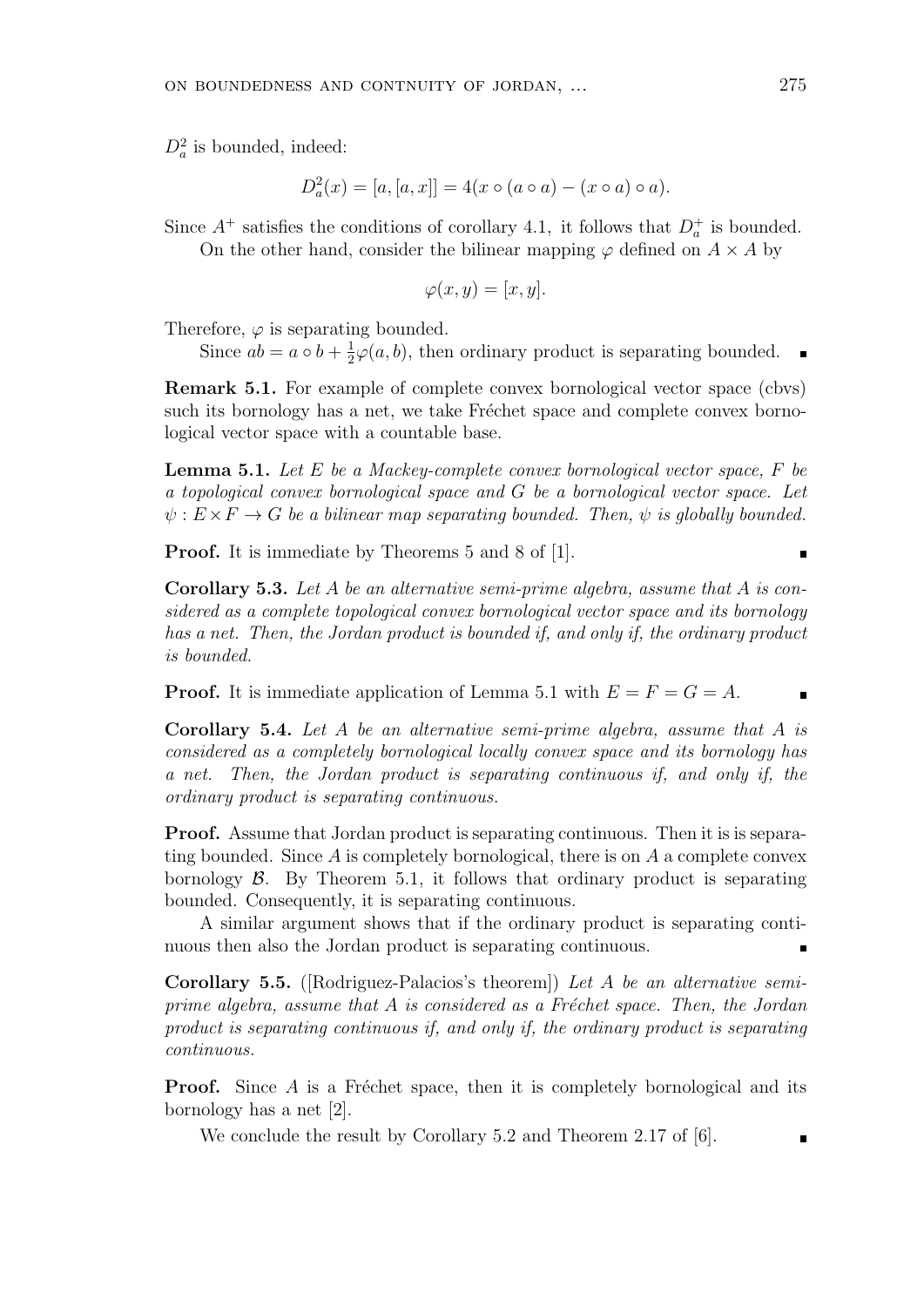#### **6. Boundedness and continuity of quadratic product**

**Theorem 6.2.** *Let A be unital alternative algebra, assume that A is considered as a bornological vector space. Then, the Jordan product is bounded if, and only if, the quadratic product is bounded.*

**Proof.** Since *A* is unital alternative algebra, then

$$
(x, y \in A), U_x(y) = U_x^+(y) = 2x \circ (x \circ y) - (x \circ x) \circ y
$$

Therefore, Jordan product is bounded implies that the quadratic product

$$
(x, y) \mapsto U_x(y)
$$

is bounded.

Conversely, assume that the quadratic product is bounded. Consider the bilinear map defined by:

$$
U_{a,b} = \frac{1}{2}(U_{a+b} - U_a - U_b).
$$

Denotes by *e* the unit of *A* and let  $x \in A$ . We have:

$$
R_x^+ = L_x^+ = U_{x,e} = \frac{1}{2}(U_{x+e} - U_x - U_e).
$$

Hence

$$
(\forall x, y \in A) \ x \circ y = \frac{1}{2}(U_{x+e}(y) - U_x(y) - U_e(y)).
$$

Since *A* is bornological vector space the map  $x \mapsto x + e$  is bounded, consequently the Jordan-product is bounded.

**Corollary 6.6.** *Let A be an unital alternative algebra, assume that A is considered as a complete bornological vector space* (*respectively, topological*) *and its bornology has a net. Then, the ordinary product is separating bounded* (*respectively, bounded*) *if, and only if, the quadratic product is separating bounded* (*respectively, bounded*)*.*

**Theorem 6.3.** *Let A be an unital alternative algebra, assume that A is considered as a bornological locally convex space. Then, the Jordan product is separating continuous if, and only if, the quadratic product is separating continuous.*

**Proof.** Denotes by  $b_A$  the von Neumann bornology of a locally convex topology of *A*. It follows that  $(A, b<sub>A</sub>)$  is a convex bornological space. We have

$$
(\forall x, y \in A), U_x(y) = U_x^+(y) = 2x \circ (x \circ y) - (x \circ x) \circ y.
$$

From this, if the Jordan product is separating continuous then the quadratic product is separating continuous.

Conversely, assume that quadratic product is separating continuous. For a fix  $y \in A$  consider the map  $\varphi_y : x \mapsto U_x(y)$ . Thus,  $\varphi_y$  is separating continuous.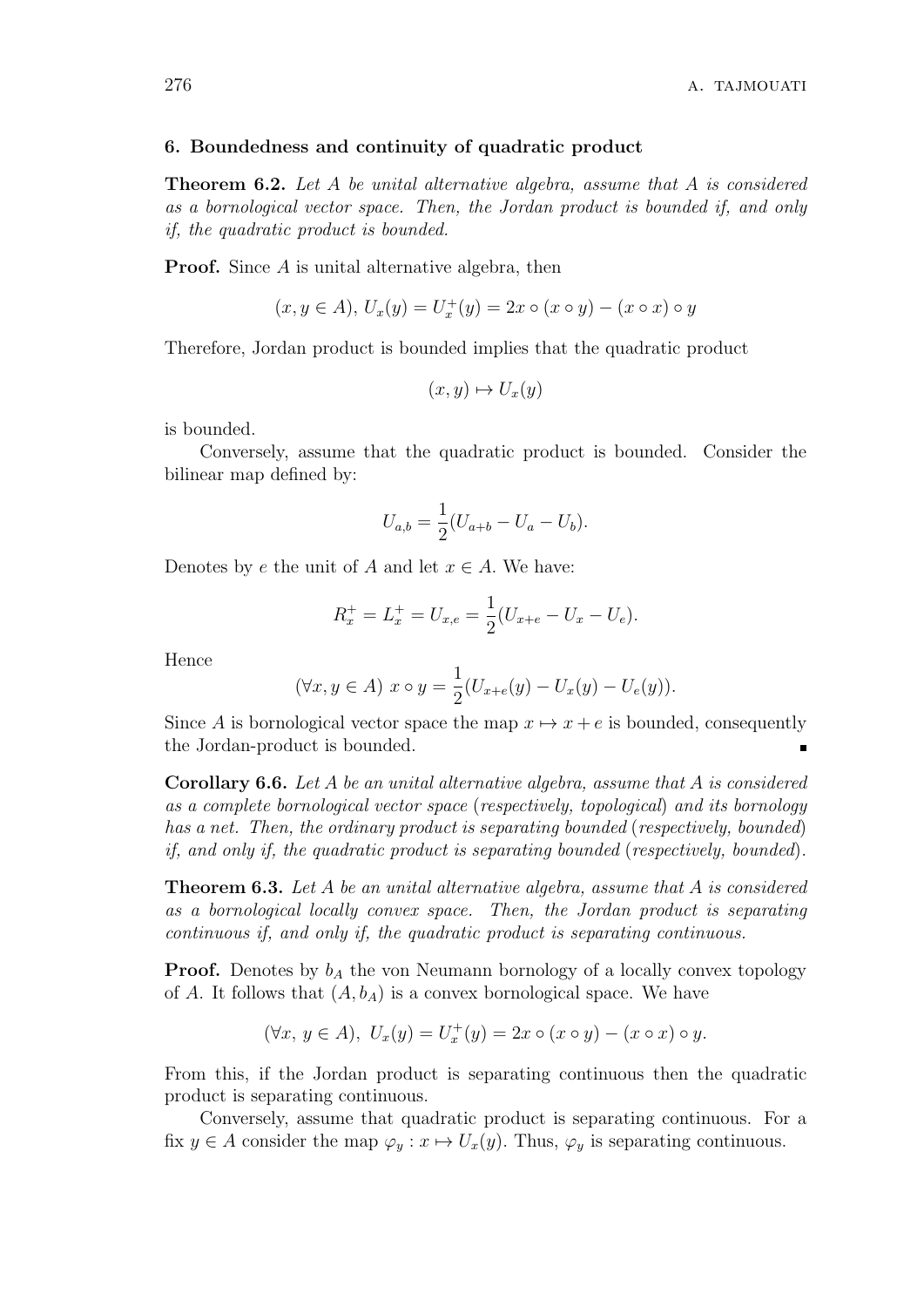We claim that  $\varphi_y$  is bounded.

Let *B* be a bounded subset of *A* and *W* a neighbourhood of 0 in *A.* Then there is a neighbourood *V* of 0 and a positive real number  $\alpha$  such that

$$
\varphi_y(V) \subset W
$$
 and  $B \subset \alpha V$ .

But  $\varphi_y$  is quadratic, hence  $\varphi_y(\alpha x) = \alpha^2 \varphi_y(x)$ .

Therefore,  $\varphi_y(B) \subset \alpha^2 W$ , and consequently  $\varphi_y$  is bounded.

On the other hand, the map  $y \mapsto U_x(y)$  is linear and continuous, then it is bounded. We conclude that,  $(x, y) \mapsto U_x(y)$  is separating bounded.

By Theorem 5.1, we conclude that the Jordan product is separating bounded.

By hypothesis *A* is bornological, then the Jordan product is separating continuous. So the proof is complete.

An immediate consequence, we have the following theorem.

**Corollary 6.7.** *Let A be unital alternative semi-prime algebra, assume that A is considered as a Fr´echet space. Then, the ordinary product is continuous if, and only if, the quadratic product is continuous.*

**Proof.** It is clear that if the ordinary product is continuous then the quadratic product  $(x, y) \mapsto U_x(y) = xyx$  is continuous.

Conversely, suppose that the quadratic product is continuous. Since *A* is a Fréchet space then it is bornological. Thus, by Theorem 6.2, the Jordan product is separating continuous, and, consequently, it is continuous [6, Theorem 2.17]. By Corollary 6.1, we conclude that the ordinary product is continuous.

#### **References**

- [1] Alain Faure, C., Frolicher, A., *The uniform boundedness principle for bornological vector spaces*, Arch. Math., vol. 62 (1994), 270-277.
- [2] Hogbe-Nlend, H., *Bornologies and Functional Analysis*, Amsterdam, 1977.
- [3] Jacobson, N., *Structure theory for Finite dimentional Jordan Algebras*, Amer. Math. Soc. Coll Publications, vol. 39 (1968).
- [4] POPA, N., *Le théorème du graphe b-fermé*, (CRAS) Paris, Ser. A-B, 273 (1971), A 294-A 297.
- [5] Rodriguez Palacios, A., *La continuidad del producto de Jordan implica la del ordinario en el caso completo semi-primero*, Contrib. en Prob. y Est. Mat. Ens. de la Mat. y Analysis, 1979, 280-288, Univ. de Granada.
- [6] Rudin, W., *Functional Analysis,* Mc Graw-Hill, Series in Higher Mathematics.